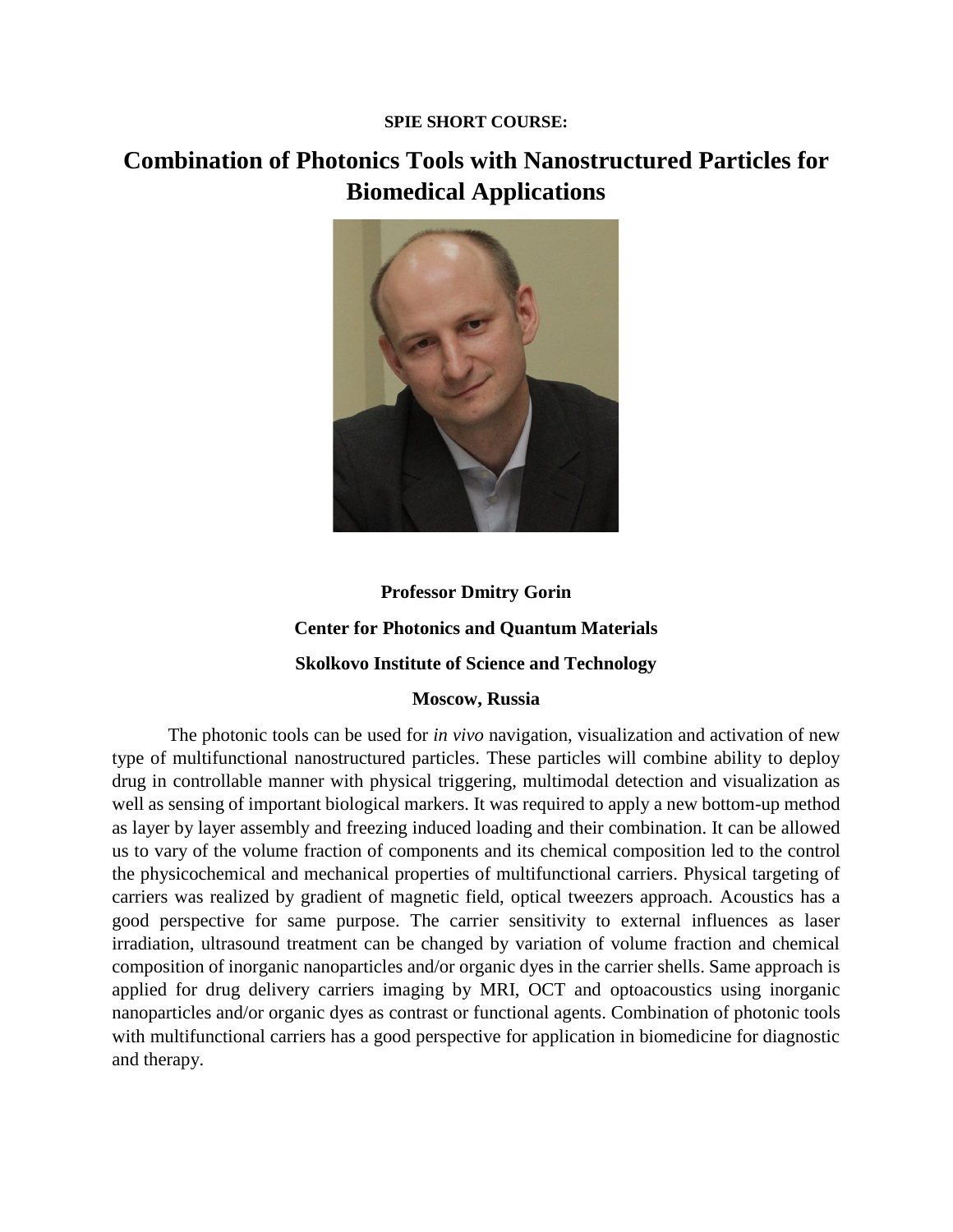This short course will review the methods for nanostructured particles preparation and photonic and acoustic tools that can be used for their visualization, navigation and remote-controlled release of bioactive substances. The application of hollow-core microstructured optical fibers for sensing, imaging and drug delivery will be also discussed. The parts of course are:

1. Methods for preparation nanostructured drug delivery carriers as well as approach for effective loading of these carriers by bioactive substances. There are Layer by Layer assembly and Freezing Induced Loading methods and their combination for preparation of multifunctional particles with tunable physical properties;

2. Application of photonic and acoustic tools for visualization, navigation of multimodal and multifunctional carriers and remote-controlled release of bioactive substances;

3. Microstructure optical waveguide-based endoscopic probes for sensing and detection as well as drug delivery system for intraoperative applications.

## **Learning objectives**

This course will provide the new knowledge about approaches for preparation of new type of drug delivery carriers that will combine functions of *in vivo* navigation and visualization, ability to deploy drug in controllable manner, including external triggering and sensing of important biological markers.

The course will provide the participants with:

- → Method for preparation of nanostructured drug delivery carriers as well as approach for effective loading of these carriers by bioactive substances;
- ➔ Examples of application of photonic and acoustic tools for visualization, navigation multimodal and multifunctional carriers and remote-controlled release of bioactive substances;
- ➔ Methods of microstructure optical waveguide (MOW) modification for following sensing application. Review of minimally invasive optoacoustic imaging and detection.

### **Intended Audience**

Undergraduate, Masters, and PhD students, post-doctoral trainees and research scientists in physical sciences and material sciences with an interest in biophysics and biophotonics.

### **Course level**

Intermediate

### **Course Duration**

two one-hour lectures

### **Instructor**

Dmitry Gorin is a Professor at the Center of Photonics & Quantum Materials at Skolkovo Institute of Science and Technology (Moscow, Russia). He has received Diploma of Engineer-Physicist in 1997 and his CSc, and DSc degrees in Physical Chemistry in 2001 and 2011 from Saratov State University, respectively. From 2005 till 2009 he has visited Max-Planck Institute of Colloids and